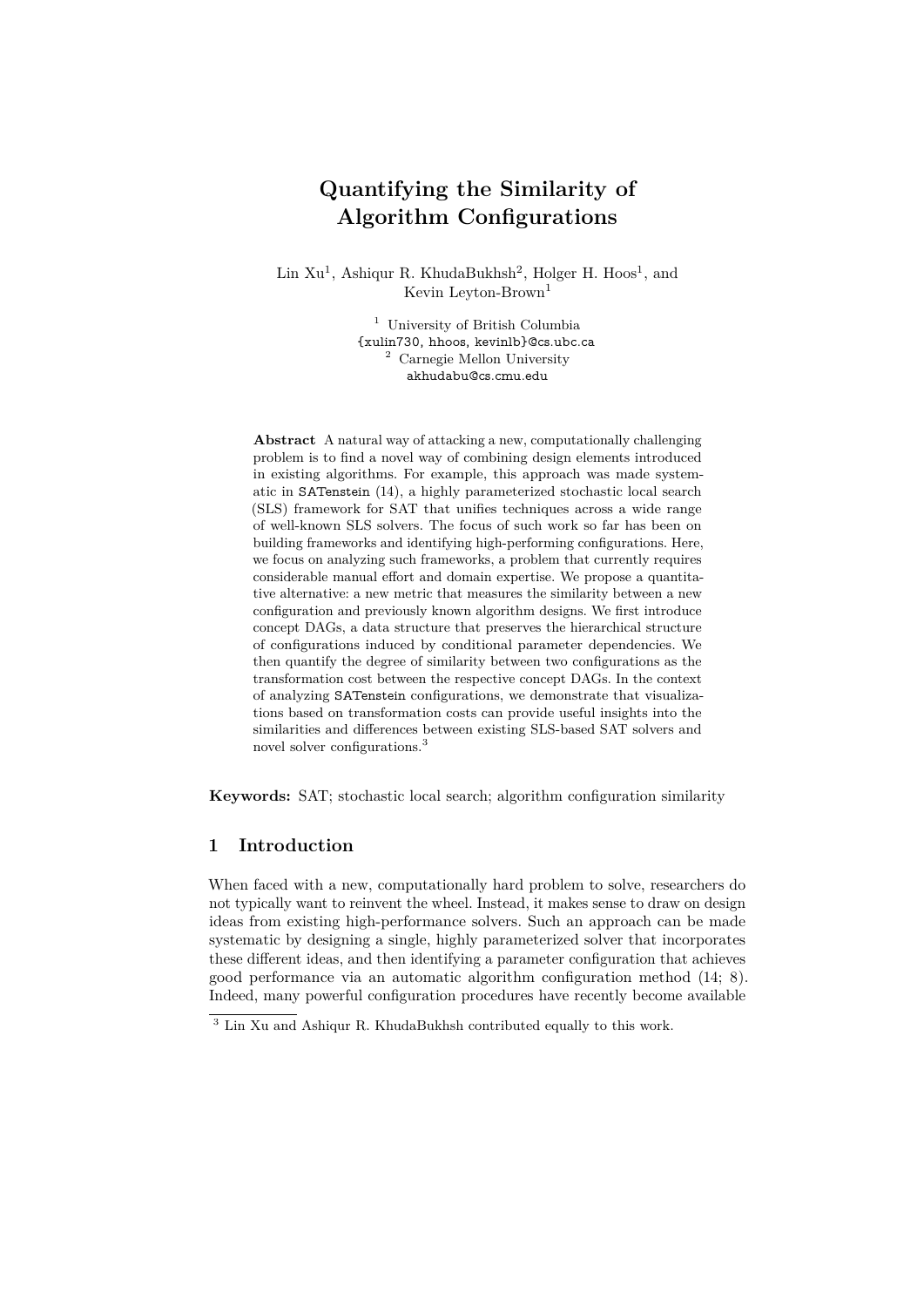#### 2 Authors Suppressed Due to Excessive Length

to meet this challenge [\(13;](#page-13-2) [10;](#page-13-3) [9;](#page-13-4) [19\)](#page-14-0). The types of solvers configured in this way can range from simple heuristic switching [\(30\)](#page-14-1) to a complex combination of multiple algorithms [\(28\)](#page-14-2). While the result is often an algorithm with excellent performance characteristics, it can be difficult to understand such an algorithm, e.g., in terms of how similar (or dissimilar) it is to the existing solvers from which design ideas were drawn—a problem that has received little attention to date by the research community. This work seeks to address this gap. We propose a new metric for quantitatively assessing the similarity between configurations for highly parametric solvers, which computes the distance between two algorithm configurations in two steps. In the first step, the hierarchical structure of algorithm parameters is represented by a novel data structure called a concept DAG. In the second step, we estimate the similarity of two configurations as the transformation cost from one configuration to another, using concept DAGs.

In order to demonstrate the effectiveness of our approach, we investigate the configurations of SATenstein, a well-known, highly parameterized SLS solver. SATenstein has a rich and complex design space with 43 parameters, drawing design ideas from several existing solvers, and is one of the most complex SLS solvers in the literature. We show that visualizations based on transformation costs can provide useful insights into similarities and differences between solver configurations. In addition, we argue that this metric can help to suggest potential links between algorithm structure and algorithm performance.

To our knowledge, there is little previous work directly relevant to the problem of quantifying the similarity of algorithm configurations. Visualization techniques have been used previously to characterize the structure of instances of the wellknown propositional satisfiability problem (SAT) [\(25\)](#page-14-3); instead, we focus on algorithm design elements. Most similar to our work, Nikolić et al. [\(20\)](#page-14-4) used the notion of edit distance to automatically quantify algorithm similarity. Our main innovation is to address hierarchies of conditional parameters by saying that edits to lower-level parameters are less significant than edits to higher-level parameters. Conditional parameters are increasingly important as algorithm development shifts to rely on algorithm configuration tools and hence parameter spaces become richer and more complex; see e.g., recent work on assessing parameter importance [\(12\)](#page-13-5) and finding critical parameters [\(3\)](#page-13-6).

The remainder of this paper is organized as follows. We present a high-level description of SATenstein in Section 2. Next, we describe concept DAGs (Section 3) and then present our experimental setup (Section 4). We describe our results on quantifying similarities between algorithm configurations in Section 5 and then conclude (Section 6).

### **2 SATenstein**

In this section, we provide a short description of the overall design of SATenstein. A detailed description of SATenstein is given in [\(15\)](#page-13-7). As shown in the high-level algorithm outline, any instantiation of SATenstein proceeds as follows:

1. Optionally execute *B*1, which performs search diversification.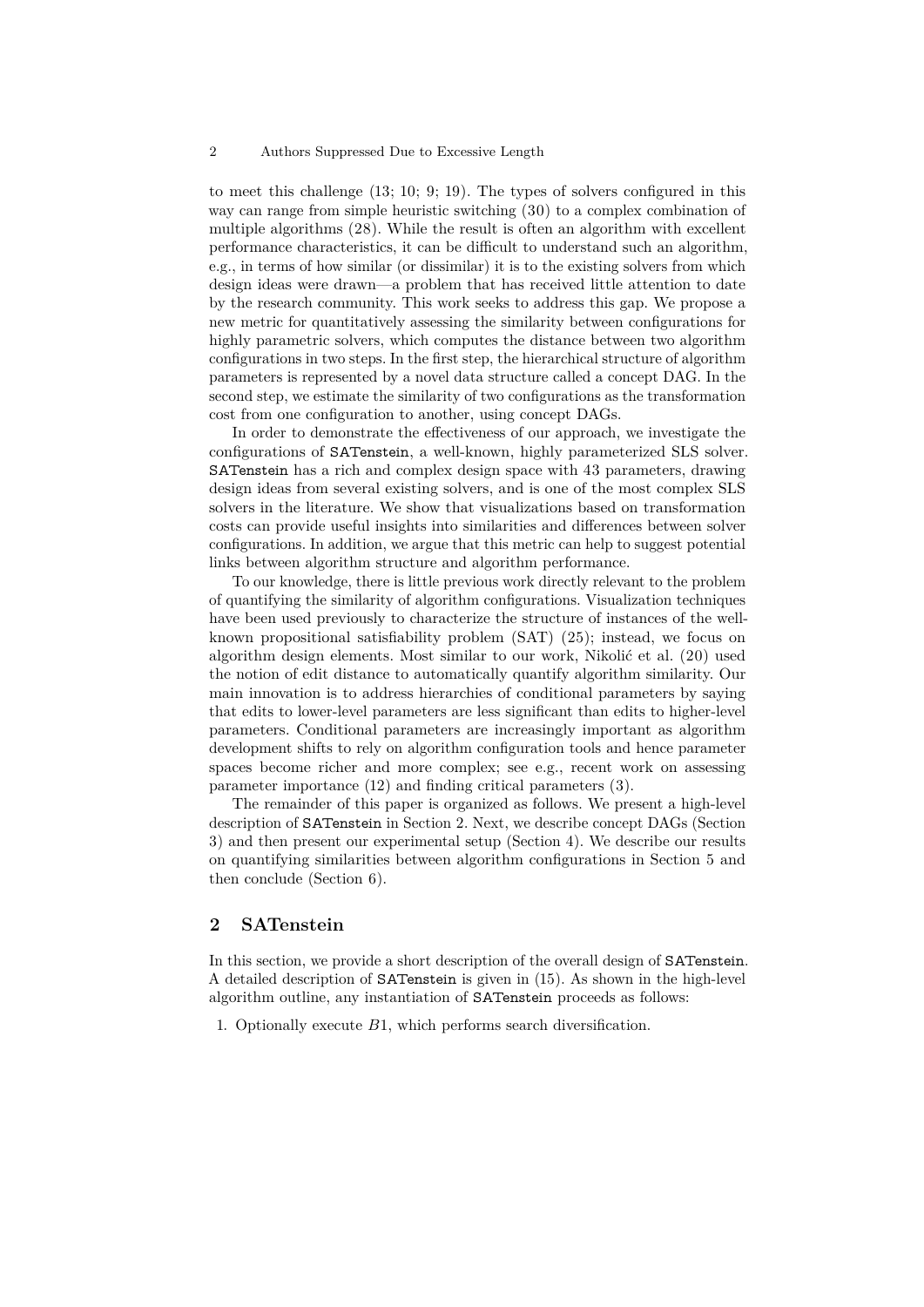- 2. Execute either *B*2, *B*3 or *B*4, thus performing WalkSAT-based local search, dynamic local search or G<sup>2</sup>WSAT-based local search, respectively.
- 3. Optionally execute *B*5 to update data structures such as promising list, clause penalties, dynamically adaptable parameters or tabu attributes.

SATenstein consists of five building blocks and eight components, some of which are shared across different building blocks. It has 43 parameters in total. The choice of building block is encoded by several high-level categorical parameters, while the design strategies within each component are determined by a larger number of low-level parameters.

#### **3 Concept DAGs**

We now introduce *concept DAGs*, a novel data structure for representing algorithm configurations that preserves the hierarchical structure of parameter dependencies. Our notion of a concept DAG is based on that of a concept tree [\(31\)](#page-14-5). We work with a DAG-based data structure because parameters may have more than one parent, where the child is only active if the parents take certain values (e.g., SATenstein's noise parameter *phi* is only activated when both *useAdaptiveMechanism* and *singleClauseAsNeighbor* are turned on). We then define four operators whose repeated application can be used to map between arbitrary concept DAGs, and assign each operator a cost. To compare two parameter configurations, we first represent them using concept DAGs and then define their similarity as the minimal total cost of transforming one DAG into the other.

A *concept DAG* is a six-tuple  $G = (V, E, L^V, R, D, M)$ , where V is a set of nodes,  $E$  is a set of directed edges between the nodes in  $V$  such that  $(V, E)$  is an acyclic graph,  $L^V$  is a set of lexicons (terms) for concepts used as node labels, *R* is a distinguished node called the root, *D* is the domain of discourse (i. e., , the set of all possible node labels), and *M* is an injective mapping from *V* to  $L^V$  that assigns a unique label to every node. A parameter configuration can be expressed as a concept DAG in which each node in *V* represents a parameter, and each directed edge in *E* represents the conditional dependence relationship between two parameters.  $L^V$  is the set of parameter values used in a particular configuration (i. e., a set containing exactly one value from the domain of each parameter), *D* is the union of the domains of all parameters, and *M* specifies which value assigned to each parameter  $v \in V$  in the given configuration. We add an artificial root node *R*, which connects to all parameter nodes that do not have any parent, and refer to these parameters as *top-level parameters*.

We can transform one concept DAG into another by a series of delete, insert, relabel and move operations, each of which has an associated cost. For measuring the degree of similarity between two algorithm configurations, we first express them as concept DAGs,  $DAG_1$  and  $DAG_2$ . We define the distance between these DAGs as the minimal total cost required for transforming  $DAG_1$  into  $DAG_2$ . Obviously, the distance between two identical configurations is 0.

The parameters with the biggest impact on an algorithm's execution path are likely to appear high in the DAG (i.e., to be conditional upon few or no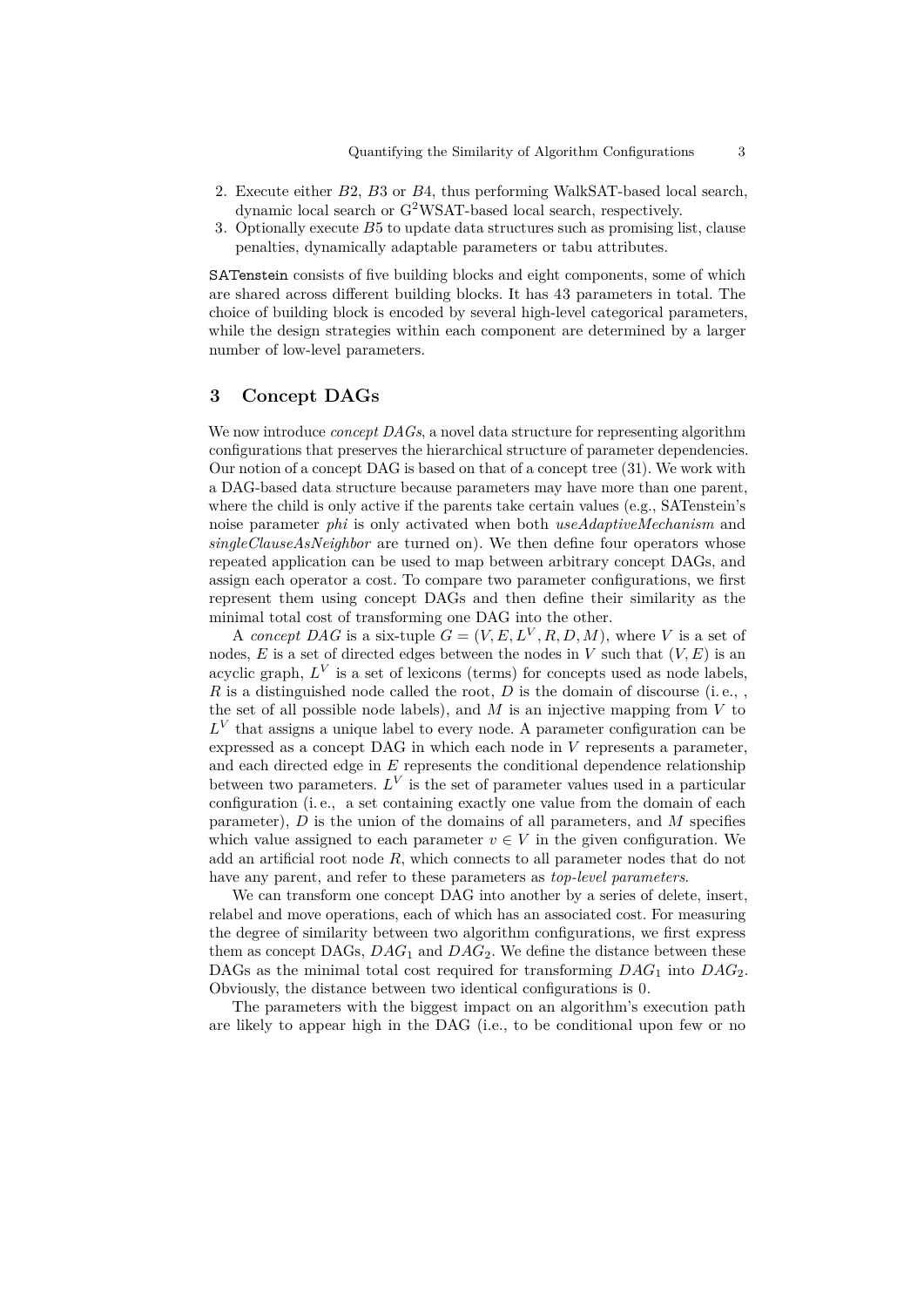**Input**: CNF formula *ϕ*; real number *cutoff*; Booleans *performDiversification*, *singleClauseAsNeighbor*, *usePromisingList*; **Output**: Satisfying variable assignment Start with random assignment A; Initialize parameters; **while** runtime *< cutoff* **do if** *A satisfies ϕ* **then** return A; **end**  $varFlipped \leftarrow FALSE;$ **if** *performDiversification* **then B1 with** *probability diversificationProbability()* **do B1**  $\vert$   $\vert$  **c**  $\leftarrow$  selectClause(); **B1**  $\vert \vert \vert$  y ← diversificationStrategy(c); **B1**  $\vert$   $\vert$  varFlipped  $\leftarrow$  TRUE; **end if** *not varFlipped* **then if** *not usePromisingList* **then if** *singleClauseAsNeighbor* **then B2** c ← selectClause(); **B2**  $\vert \vert \vert \vert$  y  $\leftarrow$  selectHeuristic(c); **else**  $\mathbf{B3}$  | | | sety  $\leftarrow$  selectSet(); **B3**  $\vert \vert \vert \vert \psi \rangle$  + tieBreaking(sety); **end else B4 if** *promisingList is not empty* **then**  $\mathbf{B4}$  | | |  $\mathbf{y} \leftarrow \text{selectFromPromisingList}()$ ; **else**  $\mathbf{B4}$  | | |  $\mathbf{c} \leftarrow \text{selectClause}$ (); **B4** y ← selectHeuristic(c) ; **end end** flip  $y$ ;  $\mathbf{B5}$  | update(); **end end**

4 Authors Suppressed Due to Excessive Length

**Procedure** SATenstein(*. . .*)

other parameters) and/or to turn on a complex mechanism (i.e., to have many parameters conditional upon them). Therefore, we say that the importance of a parameter  $v$  is a function of its depth (the length of the longest path from the root  $R$  of the given concept DAG to  $v$ ) and the total number of other parameters conditional on it. To capture this definition of importance, we define the cost of each of the four DAG-transforming operations as follows.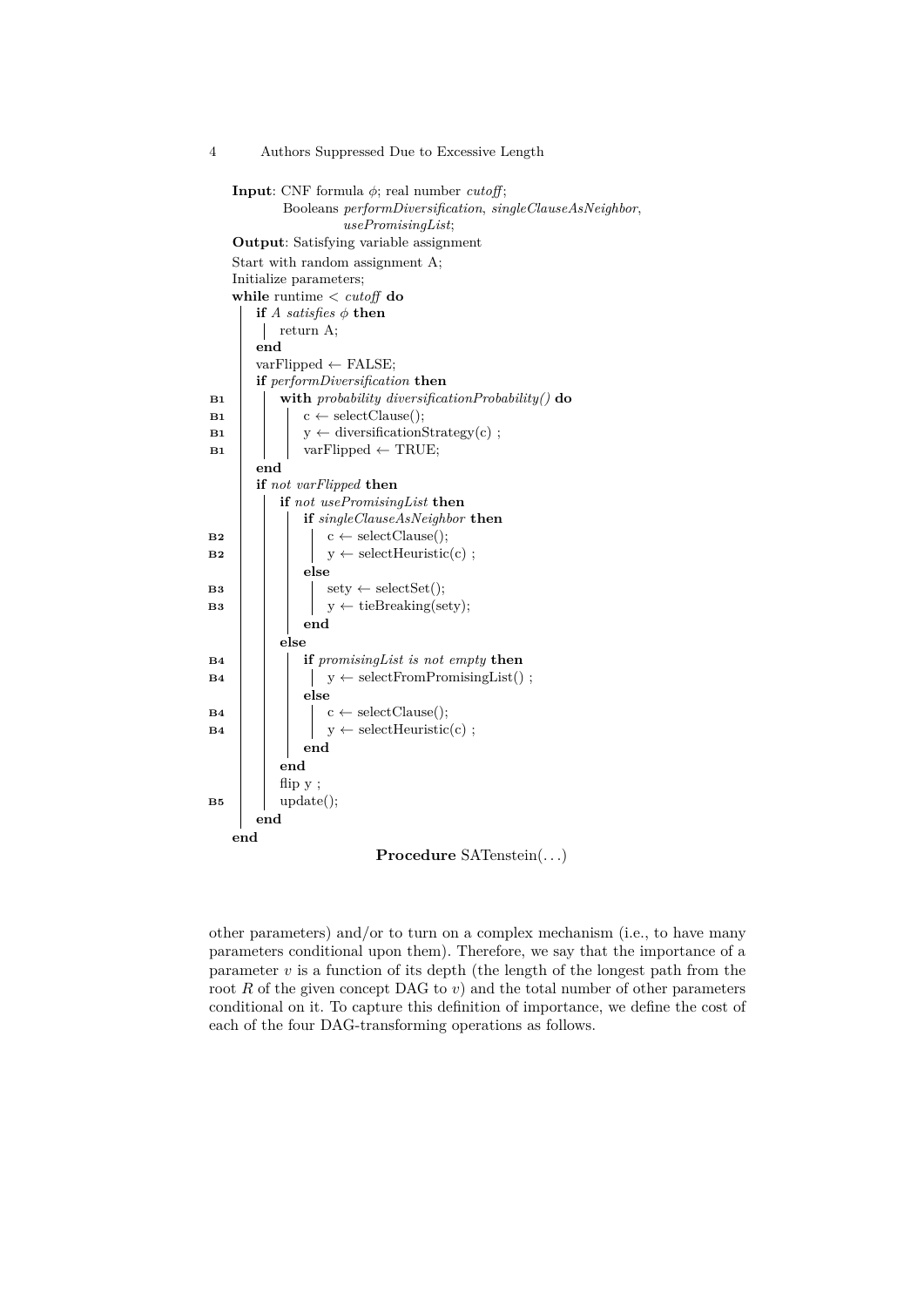**Deletion cost**  $C$ (delete(*v*)) =  $\frac{1}{|V|} \cdot (height(DAG) - depth(v) + 1 + |DE(v)|),$ where  $height(DAG)$  is the height of the *DAG*,  $depth(v)$  is the depth of node *v* and  $DE(v)$  is the set of descendants of node *v*. This captures the idea that it is more costly to delete top-level parameters and parameters that (de-)activate complex mechanisms.

**Insertion cost**  $C(\text{insert}(u, v)) = \frac{1}{|V|} \cdot (height(DAG) - depth(u) + 1 + |DE(v)|),$ where  $DE(v)$  is the set of descendants of *v* after the insertion.

- **Moving cost**  $C(\text{move}(u, v)) = \frac{|V| 2}{2 \cdot |V|} \cdot [C(\text{delete}(v)) + C(\text{insert}(u, v))],$  where  $|V| > 2.$
- **Relabelling cost**  $C(\text{relabel}(v, l^v, l^{v^*}) = [C(\text{delete}(v)) + C(\text{insert}(u, v))] \cdot s(l^v, l^{v^*}),$ where  $s(l^v, l^{v^*})$  is a measure of the distance between two labels  $l^v$  and  $l^{v^*}$ . For parameters with continuous domains,  $s(l^v, l^{v^*}) = |l^v - l^{v^*}|$ . For parameters whose domains are some finite, ordinal and discrete set  $\{l^{v_1}, l^{v_2}, \ldots, l^{v_k}\},\$  $s(l^v, l^{v^*}) = \text{abs}(v - v^*)/(k-1)$ , where  $\text{abs}(v - v^*)$  measures the number of intermediate values between *v* and *v*<sup>\*</sup>. For categorical parameters,  $s(l^v, l^{v^*}) = 0$ if  $l^v = l^{v^*}$  and 1 otherwise.

### **4 Experimental Setup**

Our quantitative analysis of SATenstein configurations is based on performance comparisons with eleven high-performance SLS solvers on six well-known SAT distributions, listed in Table [1](#page-5-0) (we call each of these solvers a challenger) and Table [2,](#page-5-1) respectively.

We performed algorithm configuration using ParamILS [\(10\)](#page-13-3), a well-known automatic algorithm configurator. On each benchmark distribution, we configured SATenstein on the training set, and evaluated its performance of the configuration on the test set. For each test set instance, we ran each solver 25 times with a per-run cutoff of 600 CPU seconds. Following [\(10\)](#page-13-3), we evaluate performance in terms of penalized average run time (PAR), which is defined as average run time with each timed out run counted as having completed in 10 times the cutoff time (in this case, 6000 CPU seconds). For a particular solver, we consider an instance solved if a majority of runs found a satisfying assignment. In practice, PAR can be sensitive to the choice of cutoff; however, in past work [\(14\)](#page-13-0), we showed that PAR did not affect the qualitative evaluation of SATenstein's performance in all six distributions we considered.

We conducted all of our experiments on a cluster of 55 machines each equipped with dual 3.2GHz Intel Xeon CPUs with 2MB cache and 2GB RAM, running OpenSuSE Linux 11.1 and managed by Sun Grid Engine (version 6.0).

#### **5 Quantitative Comparison of Algorithm Configurations**

In previous work, we performed an extensive performance evaluation on six well-known benchmark distributions, finding that SATenstein outperformed all challengers in every distribution [\(15\)](#page-13-7). Moreover, we found that SATenstein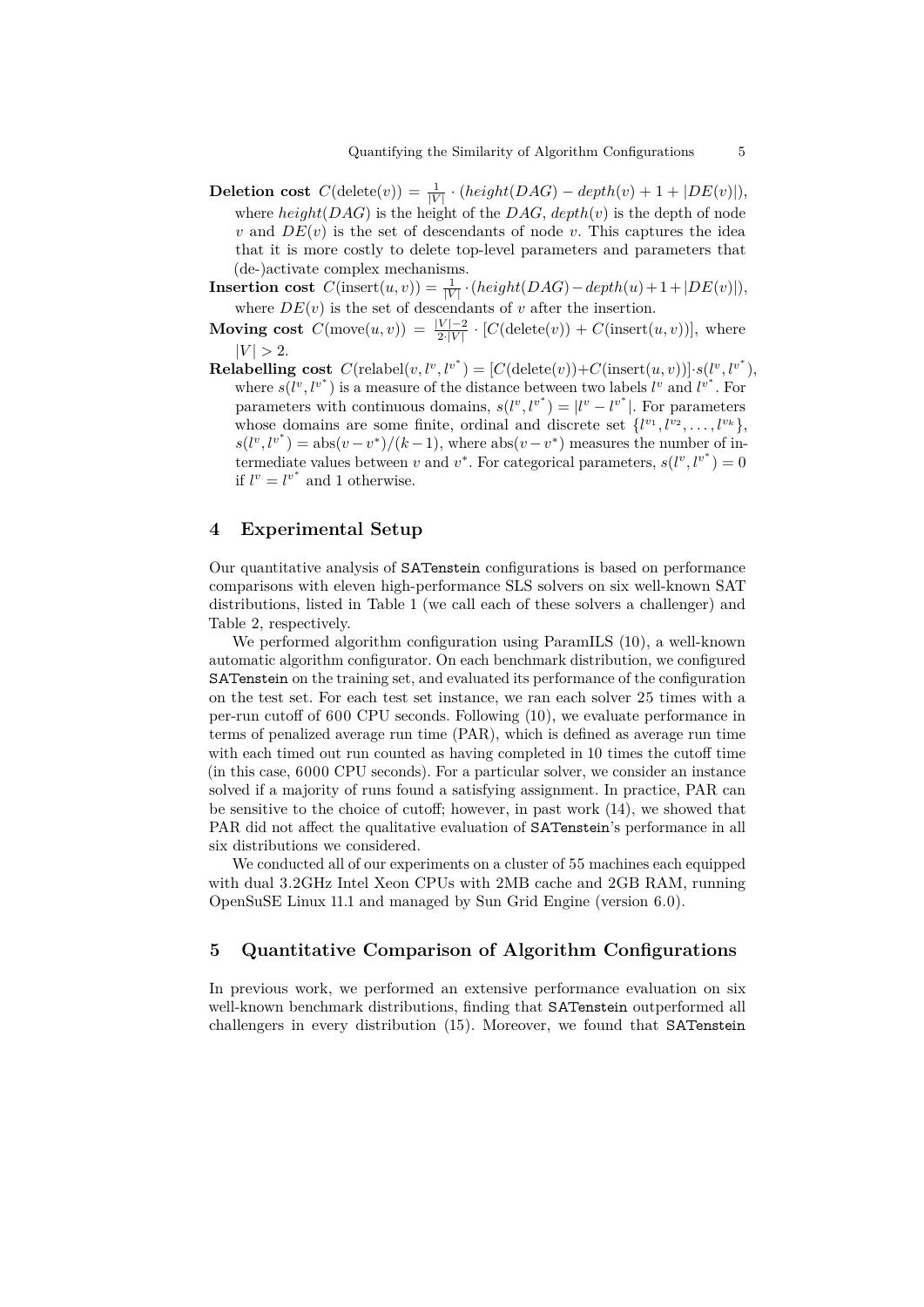#### 6 Authors Suppressed Due to Excessive Length

<span id="page-5-0"></span>

| <b>Algorithm</b>                |       | Abbrey Reason for Inclusion                                           | <b>Parameters</b>              |
|---------------------------------|-------|-----------------------------------------------------------------------|--------------------------------|
| Ranov (21)                      | Ranov | gold 2005 SAT Competition (random)                                    | wp                             |
| $G^2WSAT$ (16)                  | G2    | silver 2005 SAT Competition (random)                                  | novNoise, dp                   |
| VW(23)                          | VW    | bronze 2005 SAT Competition (random)                                  | c, s, wpWalk                   |
| $g$ Novelty <sup>+</sup> (22)   |       | GNOV gold 2007 SAT Competition (random)                               | novNoise, wpWalk, ps           |
| adapt $G^2WSAT_0$ (17) AG20     |       | silver 2007 SAT Competition (random)                                  | NA                             |
|                                 |       | $adaptG2WSAT+$ (18) AG2+ bronze 2007 SAT Competition (random)         | NA                             |
| $adaptNovelty$ <sup>+</sup> (7) |       | ANOV gold 2004 SAT Competition (random)                               | wp                             |
|                                 |       | adapt $G^2WSAT_p$ (18) AG2p performance comparable to $G^2WSAT$ (16), | <b>NA</b>                      |
|                                 |       | Ranov, and adaptG <sup>2</sup> WSAT <sub>+</sub> ; see (17)           |                                |
| SAPS $(11)$                     | SAPS  | prominent DLS algorithm                                               | alpha, ps, rho, sapsthresh, wp |
| RSAPS(11)                       |       | RSAPS prominent DLS algorithm                                         | alpha, ps, rho, sapsthresh, wp |
| <b>PAWS</b> (27)                |       | PAWS prominent DLS algorithm                                          | maxinc, pflat                  |

Table 1. Our eleven challenger algorithms.

<span id="page-5-1"></span>

|             | <b>Distribution Description</b>                                                     | generator Parameters                                                                                                                             | Train/Test size |
|-------------|-------------------------------------------------------------------------------------|--------------------------------------------------------------------------------------------------------------------------------------------------|-----------------|
| QCP         | SAT-encoded quasi-group<br>completion problems (5)                                  | order $O \in [10, 30]$ ;<br>holes $H = h * O^{1.55}$ ,<br>$h \in [1.2, 2.2]$                                                                     | 1000/1000       |
| SW-GCP      | SAT-encoded small-world<br>graph-colouring problems (4)                             | ring lattice size $S \in [100, 400]$ ; 1000/1000<br>nearest neighbors connected: 10:<br>rewiring probability: $2^{-7}$ :<br>chromatic numbers: 6 |                 |
| R3SAT       | uniform-random 3-SAT<br>instances $(24)$                                            | variable: 600;<br>clauses-to-variables ratio: 4.26                                                                                               | 250/250         |
| <b>HGEN</b> | random instances generated<br>by $HGEN2(6)$                                         | variable $n \in [200, 400]$                                                                                                                      | 1000/1000       |
| FAC.        | SAT-encoded factoring<br>problems (29)                                              | prime number $\in$ [3000, 4000]                                                                                                                  | 1000/1000       |
|             | CBMC(SE) SAT-encoded bounded model<br>checking (1), preprocessed<br>by SatELite (2) | array size $s \in [1, 2000]$ ;<br>loop unwinding $n \in 4, 5, 6$                                                                                 | 302/302         |

Table 2. Our six benchmark distributions.

outperformed tuned challengers as well, albeit to a reduced extent. In order to refer to them in what follows, we summarize these results in Tables [4](#page-6-0) and [5.](#page-7-0)

Table [3](#page-6-1) gives a high-level description of SATenstein solvers in terms of building blocks used and overall SLS category. Recall that SATenstein draws components from three major SLS solver categories: WalkSAT, dynamic local search and G<sup>2</sup>WSAT-based algorithms.

#### **5.1 Comparison of SATenstein Configurations**

We now compare our automatically identified SATenstein solver designs to all of the challengers. As shown in Table [1,](#page-5-0) 3 of our 11 challengers (AG2p, AG2+, and AG20) are parameter-less. Furthermore, RANOV only differs from ANOV by the addition of a preprocessing step, and so can be understood as a variant of the same algorithm. This leaves us with 7 parameterized challengers to consider. For each, we sampled 50 configurations (consisting of the default configuration, one configuration optimized for each of our 6 benchmark distributions, and 43 random configurations). We then computed the pairwise transformation cost between the resulting 359 configurations (7  $\times$  50 challengers' configurations + 6 SATenstein solvers +  $AG2p + AG2+ + AG20$ ). The result can be understood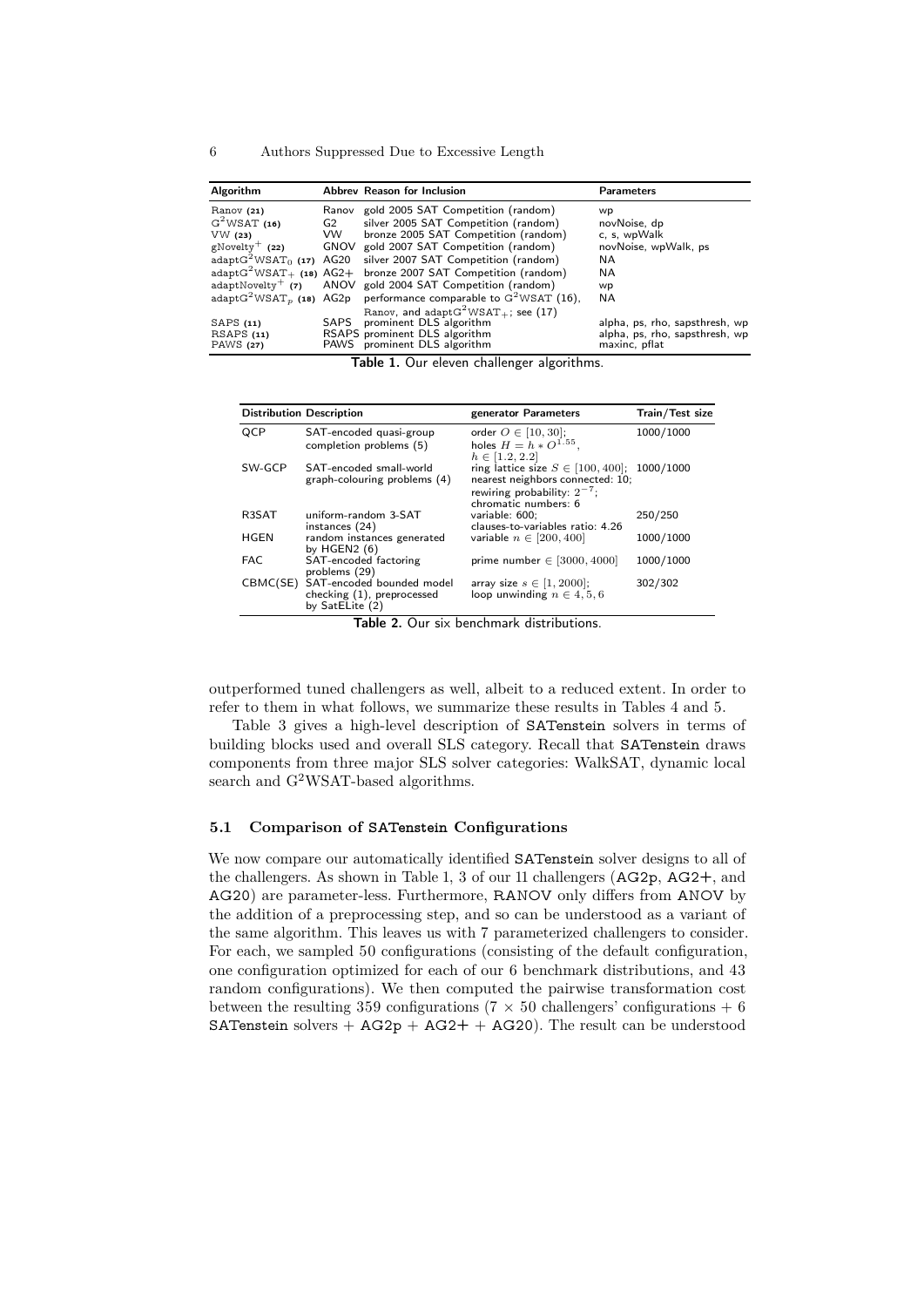<span id="page-6-1"></span>

| Solver                                                                                                                               | Uses building blocks                                                    | <b>Broad category</b>                                                                                 |
|--------------------------------------------------------------------------------------------------------------------------------------|-------------------------------------------------------------------------|-------------------------------------------------------------------------------------------------------|
| SATenstein[QCP]<br>SATenstein[SW-GCP]<br>SATenstein[R3SAT]<br>SATenstein[HGEN]<br>SATenstein[FAC]<br>SATenstein[CBMC(SE)] 1, 3 and 5 | 1. 2 and 5<br>$2$ and $5$<br>$1, 3$ and $5$<br>$1.2$ and $5$<br>3 and 5 | WalkSAT<br>WalkSAT<br>Dynamic local search<br>WalkSAT<br>Dynamic local search<br>Dynamic local search |

Table 3. High-level summary of SATenstein solvers.

<span id="page-6-0"></span>

| SATenstein[D]    | 0.08       | 0.03                     | 1.11  | 0.02   | 10.89          | 4.75     |
|------------------|------------|--------------------------|-------|--------|----------------|----------|
| (14)             | 100%       | 100%                     | 100%  | 100%   | 100%           | 100%     |
| <b>Solvers</b>   | <b>QCP</b> | <b>SW-GCP R3SAT HGEN</b> |       |        | <b>FAC</b>     | CBMC(SE) |
| AG20             | 1054.99    | 0.64                     | 2.14  | 98.1%  | 137.02 3594.40 | 2169.77  |
| (17)             | 81.2%      | 100%                     | 100%  |        | 35.9%          | 61.1%    |
| AG <sub>2p</sub> | 1119.96    | 0.43                     | 2.35  | 98.4%  | 105.30 1954.83 | 2294.24  |
| (18)             | 80.1%      | 100%                     | 100%  |        | 80.6%          | 61.1%    |
| $AG2+$           | 1091.37    | 0.67                     | 3.04  | 98.0%  | 148.28 1450.89 | 2181.92  |
| (18)             | 80.3%      | 100%                     | 100%  |        | 91.0%          | 61.1%    |
| <b>ANOV</b>      | 25.42      | 4.86                     | 11.17 | 98.6%  | 109.94 2897.52 | 2021.22  |
| (7)              | 99.6%      | 100%                     | 100%  |        | 51.4%          | 61.1%    |
| G <sub>2</sub>   | 2942.13    | 4092.29                  | 3.69  | 98.7%  | 104.55 5947.80 | 2139.12  |
| (16)             | 50.9%      | 31.0%                    | 100%  |        | $0\%$          | 65.4%    |
| <b>GNOV</b>      | 414.69     | 1.20                     | 11.14 | 52.58  | 5935.39        | 2236.85  |
| (22)             | 93.3%      | 100%                     | 100%  | 99.4%  | $0\%$          | 61.5%    |
| <b>PAWS</b>      | 1127.84    | 4495.50                  | 1.77  | 62.18  | 22.05          | 1693.82  |
| (27)             | 81.0%      | 24.3%                    | 100%  | 99.4%  | 100%           | 70.8%    |
| <b>RANOV</b>     | 73.38      | 0.15                     | 18.29 | 151.11 | 887.33         | 1227.07  |
| (21)             | 99.1%      | 100%                     | 100%  | 98.2%  | 96.8%          | 79.7%    |
| <b>RSAPS</b>     | 1255.94    | 5635.54                  | 18.42 | 33.28  | 17.86          | 827.81   |
| (11)             | 79.2%      | 5.4%                     | 100%  | 99.7%  | 100%           | 85.0%    |
| <b>SAPS</b>      | 1248.34    | 3864.74                  | 22.93 | 40.17  | 16.41          | 646.89   |
| (11)             | 79.4%      | 34.2%                    | 100%  | 99.5%  | 100%           | 89.7%    |
| VW               | 1022.69    | 161.74                   | 12.45 | 176.18 | 3382.02        | 385.12   |
| (23)             | 81.9%      | 99.4%                    | 100%  | 97.8%  | 35.3%          | 93.4%    |

Table 4. Performance of SATenstein and the 11 challengers. Every algorithm was run 25 times on each instance with a cutoff of 600 CPU seconds per run. Each cell  $\langle i, j \rangle$ summarizes the test-set performance of algorithm *i* on distribution *j* as *a/b*, where *a* (top) is the the penalized average runtime; *b* (bottom) is the percentage of instances solved (i.e., those with median runtime *<* cutoff). The best-scoring algorithm(s) in each column are indicated in bold, and the best-scoring challenger(s) are underlined.

as a graph with 359 nodes and 128 522 edges, with nodes corresponding to concept DAGs, and edges labeled by the minimum transformation cost between them. To visualize this graph, we used a dimensionality reduction method to map it onto a plane, with the aim of positioning points so that the Euclidean distance between every pair of points approximates their transformation cost as accurately as possible. In particular, we used the Isomap algorithm [\(26\)](#page-14-15), which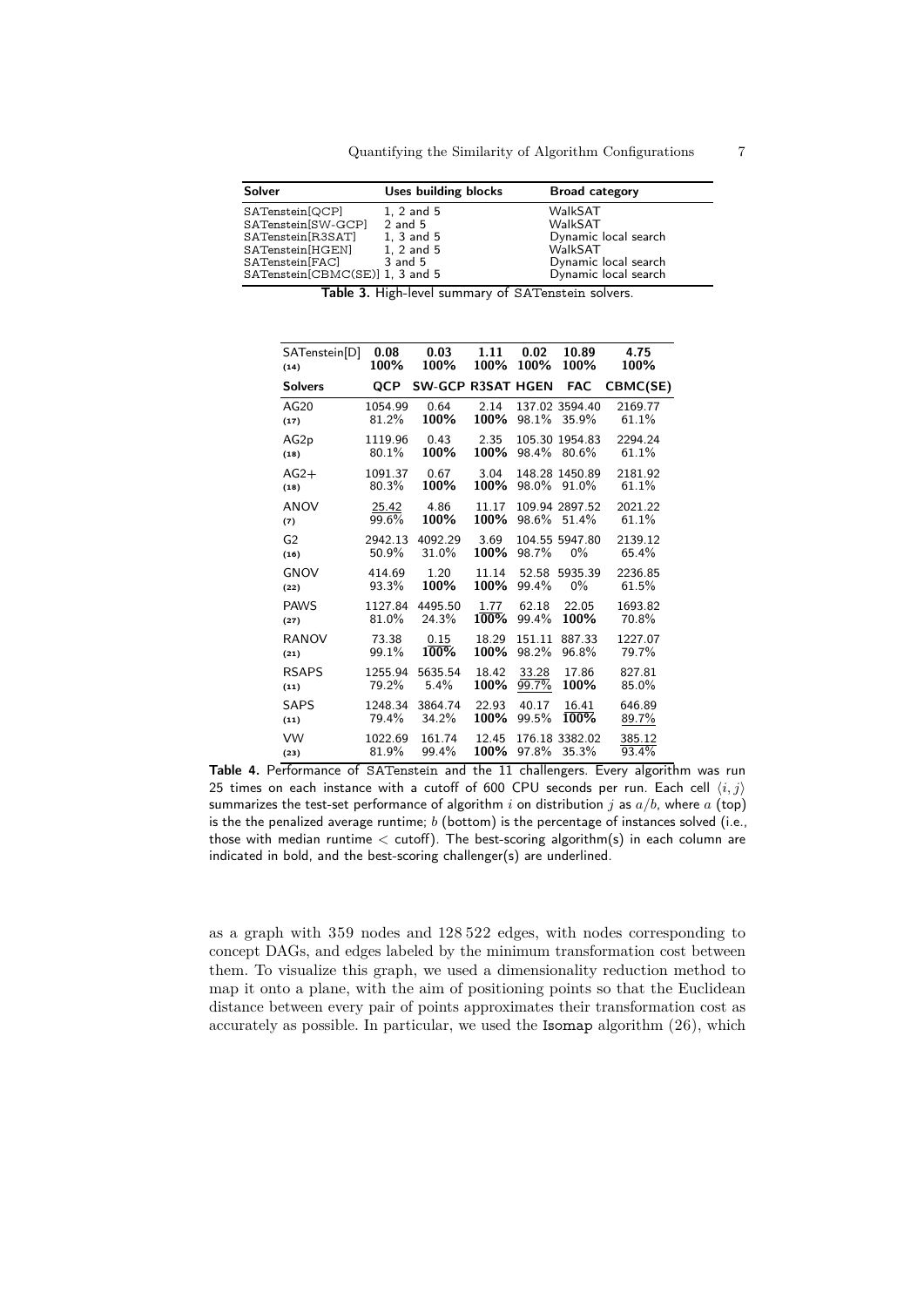<span id="page-7-0"></span>8 Authors Suppressed Due to Excessive Length

| <b>Solvers</b> | <b>QCP</b> | <b>SW-GCP R3SAT HGEN</b> |       |        | <b>FAC</b>     | CBMC(SE) |
|----------------|------------|--------------------------|-------|--------|----------------|----------|
| ANOV[D]        | 26.13      | 0.06                     | 2.68  | 98.2%  | 119.75 1731.16 | 994.94   |
| (7)            | 99.6%      | 100%                     | 100%  |        | 90.1%          | 83.4%    |
| G2[D]          | 514.29     | 0.05                     | 3.64  | 98.70  | 617.83         | 1084.60  |
| (16)           | 91.4%      | 100%                     | 100%  | 99.1%  | 97.8%          | 81.4%    |
| GNOV[D]        | 417.33     | 0.22                     | 8.87  | 68.24  | 5478.75        | 2195.76  |
| (22)           | 92.9%      | 100%                     | 100%  | 99.4%  | 0.3%           | 61.8%    |
| PAWS[D]        | 68.06      | 0.70                     | 1.91  | 64.48  | 22.01          | 1925.56  |
| (27)           | 99.2%      | 100%                     | 100%  | 99.4%  | 100%           | 67.7%    |
| RANOV[D]       | 75.06      | 0.15                     | 13.85 | 141.61 | 336.27         | 1223.83  |
| (21)           | 98.9%      | 100%                     | 100%  | 98.1%  | 100%           | 80.4%    |
| RSAPS[D]       | 868.37     | 0.19                     | 1.32  | 42.99  | 12.17          | 67.59    |
| (11)           | 85.2%      | 100%                     | 100%  | 99.5%  | 100%           | 99.0%    |
| SAPS[D]        | 27.69      | 0.31                     | 1.54  | 31.77  | 10.68          | 62.63    |
| (11)           | 99.8%      | 100%                     | 100%  | 99.6%  | 100%           | 99.0%    |
| VW[D]          | 0.33       | 417.71                   | 1.26  | 57.44  | 32.38          | 16.45    |
| (23)           | 100%       | 94.8%                    | 100%  | 99.6%  | 100%           | 100%     |

Table 5. Performance summary of the automatically configured versions of 8 challengers (three challengers have no parameters). Every algorithm was run 25 times on each problem instance with a cutoff of 600 CPU seconds per run. Each cell ⟨*i, j*⟩ summarizes the test-set performance of algorithm *i* on distribution *j* as *a/b*, where *a* (top) is the the penalized average runtime; *b* (bottom) is the percentage of instances solved (i.e., having median runtime *<* cutoff). The best-scoring algorithm(s) in each column are indicated in bold.

builds on a multidimensional scaling technique but has the ability to preserve the intrinsic geometry of the data, as captured in the geodesic manifold distances between all pairs of data points. It is capable of discovering the nonlinear degrees of freedom that underlie complex natural observations.

The final layout of similarities among 359 configurations (16 algorithms) is shown in Figure [1.](#page-8-0) Observe that in most cases the 50 different configurations for a given challenger solver were so similar that they mapped to virtually the same point in the graph.

As noted earlier, the distance between any two configurations shown in Figure [1](#page-8-0) only approximates their true distance. In addition, the result of the visualization also depends on the number of configurations considered: adding an additional configuration may affect the position of many or all other configurations. Thus, before drawing further conclusions about the results illustrated in Figure [1,](#page-8-0) we validated the fidelity of the visualization to the original distance data. As can be seen from Figure [2,](#page-9-0) although Isomap tended to underestimate the true distances between configurations, there was a strong correlation between the computed and mapped distances (Pearson correlation coefficient: 0.93). Also, the mapping preserved the relative ordering of the true distances between configurations quite well (Spearman correlation coefficient 0.91)—in other words, distances that appear similar in the 2D plot tend to correspond to similar true distances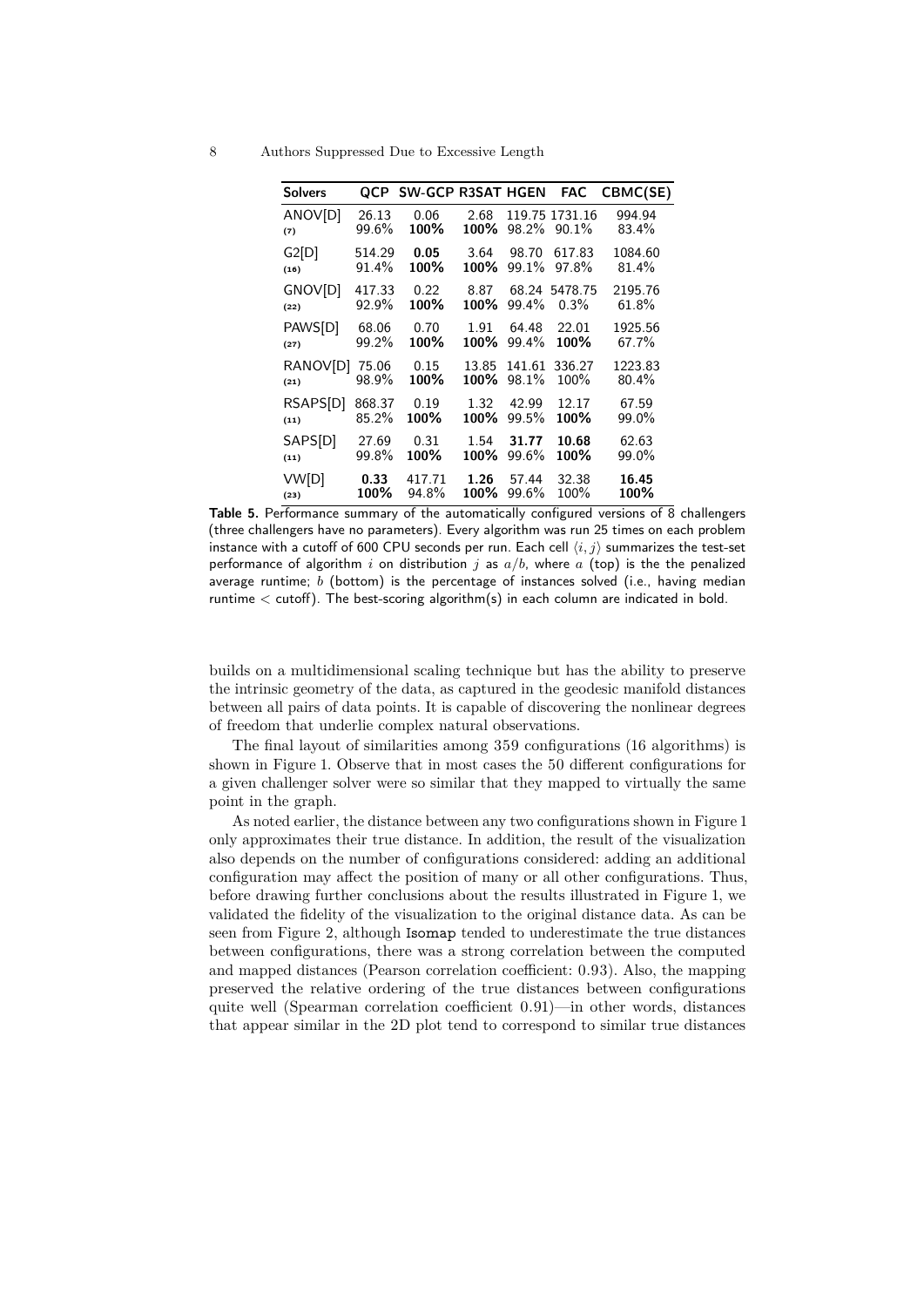<span id="page-8-0"></span>

**Figure 1.** Visualization of the transformation costs in the design of 16 high-performance solvers (359 configurations) obtained via Isomap.

(and vice versa). Digging deeper, we confirmed that the challenger closest in Figure [1](#page-8-0) to each given SATenstein solver was indeed the one having the lowest true transformation cost. This was not true for the most distant challengers; however, we find this acceptable, since we are mainly interested in examining which configurations are similar to each other.

Having confirmed that our dimensionality reduction method is performing reliably, let us examine Figure [1](#page-8-0) in more detail. Overall, and unsurprisingly, we first note that the transformation cost between two configurations in the design space is very weakly related to their performance difference (quantitatively, the Spearman correlation coefficient between performance difference (PAR ratio) and configuration difference (transformation cost) was 0.25). Examining algorithms by type, we note that all dynamic local search algorithms are grouped together, on the right side of Figure [1;](#page-8-0) likewise, the algorithms using adaptive mechanisms are grouped together at the bottom of Figure [1.](#page-8-0) SATenstein() solvers were typically more similar to each other than to challengers, and fell into two broad clusters. The first cluster also includes the SAPS variants (SAPS, RSAPS), while the second also includes G2 and VW. None of the SATenstein solvers uses an adaptive mechanism to automatically adjust other parameters. In fact, as shown in Table [5,](#page-7-0) the same is true of the best performance-optimized challengers as neither SAPS, G2, or VW use adaptive mechanism. This suggests that in many cases, contrary to common belief (see, e.g., [\(7;](#page-13-8) [18\)](#page-14-11)) it may be preferable to expose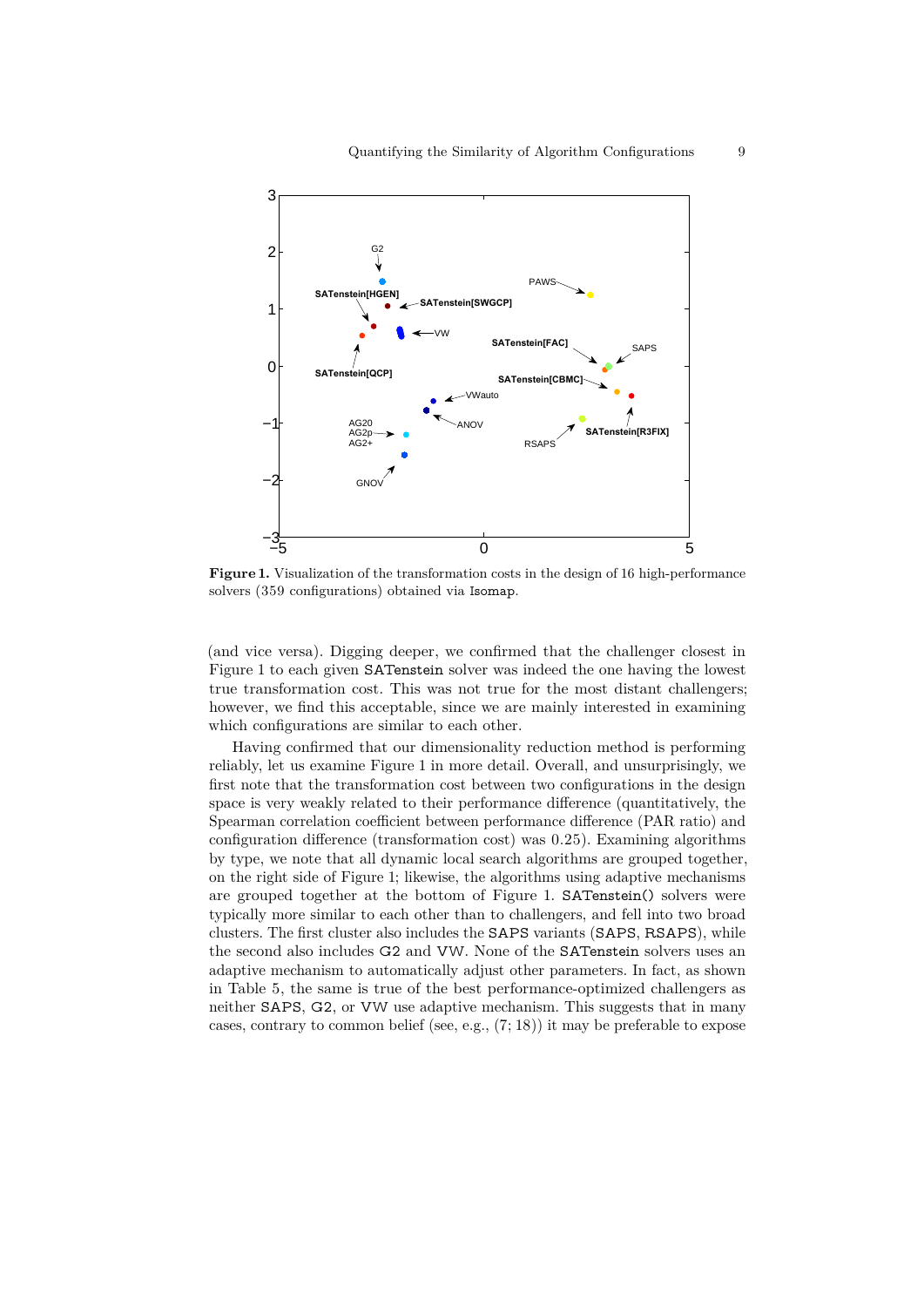<span id="page-9-0"></span>

**Figure 2.** True *vs* mapped distances in Figure [1.](#page-8-0) The data points correspond to the complete set of SATenstein[D] for all domains and all challengers with their default and domain-specific, optimized configurations.

parameters so they can be instantiated by sophisticated configurators rather than automatically adjusting them at running time using a simple adaptive mechanism.

We now consider benchmarks individually. For the FAC benchmark, SATenstein[FAC] had similar performance to SAPS[FAC]; as seen in Figure [1,](#page-8-0) both solvers are structurally very similar as well. Overall, for the 'industrial' distributions, CBMC(SE) and FAC, dynamic local search algorithms often yielded the best performance amongst all challengers. Our automatically-constructed SATenstein solvers for these two distributions are also dynamic local search algorithms. Due to the larger search neighbourhood and the use of clause penalties, dynamic local search algorithms are more suitable for solving industrial SAT instances, which often have some special global structure.

For R3SAT, a well-studied distribution, many challengers showed good performance (the top three challengers were VW, RSAPS, and SAPS). The performance of SATenstein[R3SAT] is only slightly better than that of VW[R3SAT]. Figure [1](#page-8-0) shows that SATenstein[R3SAT] is a dynamic local search algorithm similar to RSAPS and SAPS.

For HGEN, even the best performance-optimized challengers, RSAPS[HGEN] and SAPS[HGEN], performed poorly. SATenstein[HGEN] achieves more than 1 000-fold speedups against all challengers. Its configuration is far away from any dynamic local search algorithm (the best challengers), and closest to VW, a WalkSAT algorithm, and G2.

For QCP, VW[QCP] does not reach the performance of SATenstein[QCP], but significantly outperforms all other challengers. Our transformation cost analysis shows that VW is the closest neighbour to SATenstein[QCP]. For SWGCP, many challengers achieve similar performance to SATenstein[SWGCP].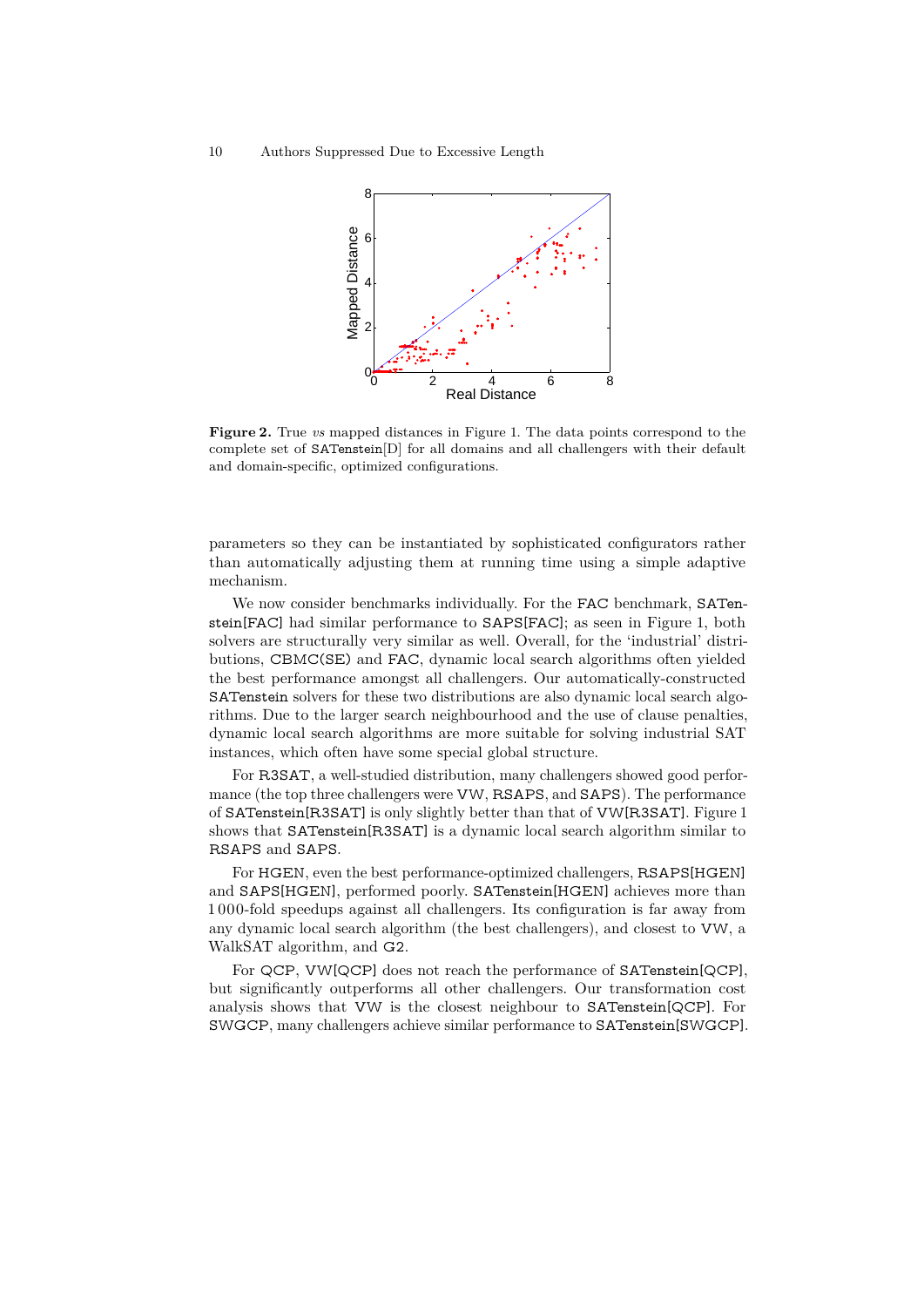Figure [1](#page-8-0) shows that SATenstein[SWGCP] is close to G2[SWGCP], which is the best performing challenger on SWGCP.

#### **5.2 Comparison to Configured Challengers**

Since there were large performance gaps between default and configured challengers, we were also interested in the transformation cost between the configurations of individual challenger solvers. Table [5](#page-7-0) shows that after configuring each challenger for each distribution, we found that SAPS was best on HGEN and FAC; G2 was best on SWGCP, and VW was best on CBMC(SE), QCP, and R3FIX. Figure [3](#page-11-0) (left) visualizes the parameter spaces for each of these three solvers (43 random configurations  $+$  default configuration  $+$  6 optimized configurations). Figure [3](#page-11-0) (right) shows the same thing, but also adds the best SATenstein() configurations for each benchmark on which the challenger exhibited top performance.

Examining these figures in the left column of Figure [3,](#page-11-0) we first note that the SAPS configurations optimized for FAC and HGEN are very similar but differ substantially from SAPS's default configuration. On SWGCP, the optimized configuration of G2 not only performs much better than the default but, as seen in Figure  $3(c)$ , is also quite different. All three top-performing VW configurations are rather different from VW's default, and none of them uses the adaptive mechanism for choosing parameter *wpWalk*, *s*, and *c*. Since the parameter useAdaptiveMechanism is a top-level parameter and many other parameters are conditionally dependent on it, the transformation costs between VW default and optimized configurations of VW are very large, due to the high relabelling cost for these nodes in our concept DAGs.

The right column of Figure [3](#page-11-0) illustrates the similarity between optimized SATenstein() solvers and the best performing challenger for each benchmark. As previously noted, SATenstein[FAC] and SAPS[FAC] are not only very similar in performance, but also structurally similar. Likewise, SATenstein[SWGCP] is similar to G2SWGCP. On R3SAT, many challengers had similar performance. SATenstein[R3SAT] (PAR=1.11) was quite different from the best challenger VW[R3SAT] (PAR=1.26), but resembled SAPS[R3SAT] (PAR=1.53). For the three remaining benchmarks, SATenstein() solvers exhibited much better performance than the best optimized challengers, and their configurations likewise differed substantially from the challengers' configurations.

As an aside, it might initially be surprising that qualitative features of the visualizations in Figures [3](#page-11-0) appear to be absent from Figure [1.](#page-8-0) In particular, the sets of randomly sampled challenger configurations that are quite well-separated in Figure [3](#page-11-0) are nearly collapsed into single points in Figure [1,](#page-8-0) although the scales are not vastly different. The reason for this lies in the fact that the 2D-mapping of the highly non-planar pairwise distance data performed by Isomap focuses on minimal overall distortion. For example, when visualizing the differences within a set of randomly sampled SAPS configurations (Figure [3](#page-11-0) (a)), Isomap spreads these out into a cloud of points to represent their differences. However, the presence of a single SATenstein configuration that has large transformation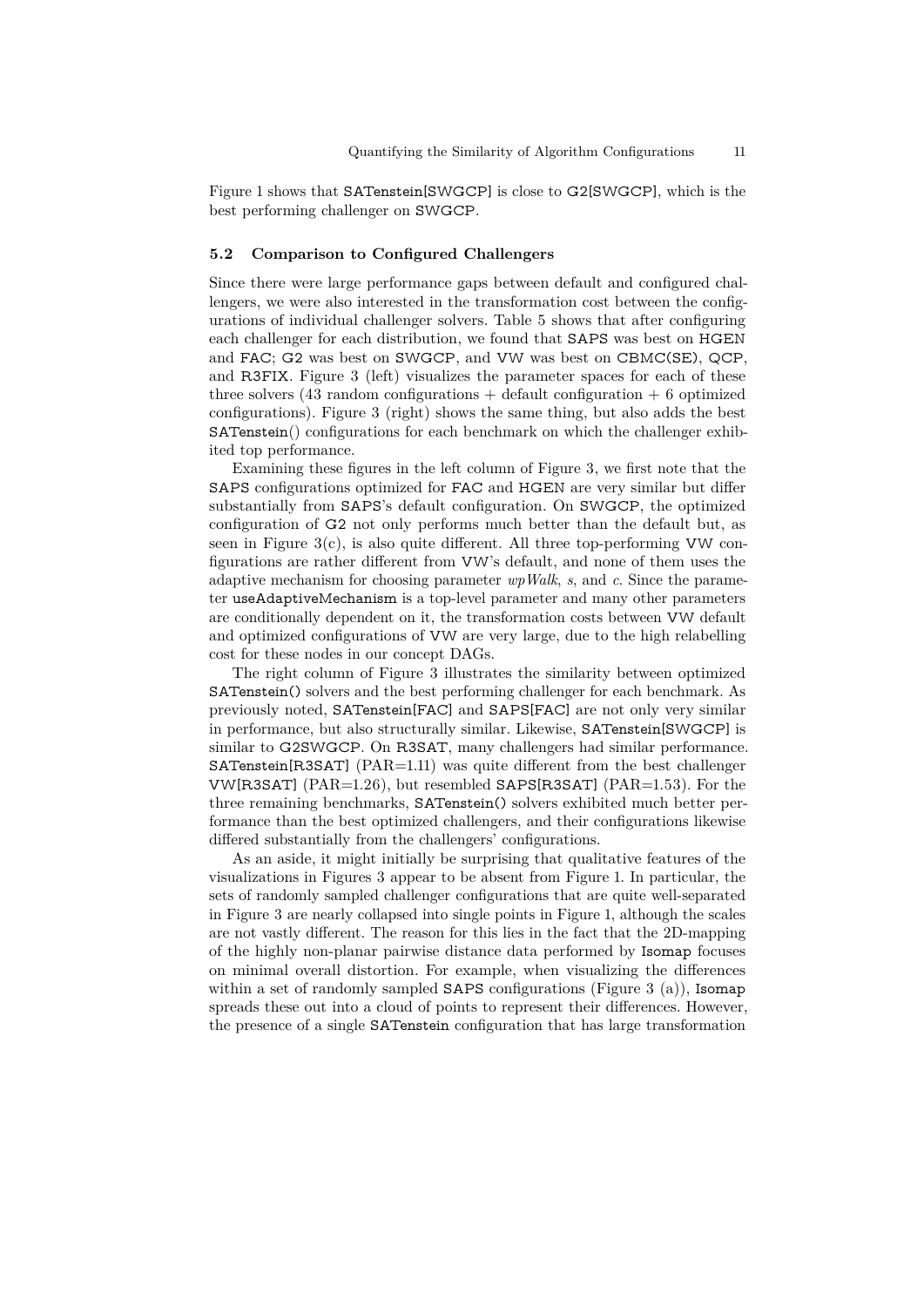<span id="page-11-1"></span><span id="page-11-0"></span>

**Figure 3.** The transformation costs of configuration of individual challengers and selected SATenstein solvers. (a): SAPS (best on HGEN and FACT); (b): SAPS and SATenstein[HGEN, FACT]; (c): G2 (best on SWGCP); (d): G2 and SATenstein[SWGCP]; (e): VW (best on CBMC(SE), QCP, and R3FIX); (f): VW and SATenstein[CBMC, QCP, R3FIX].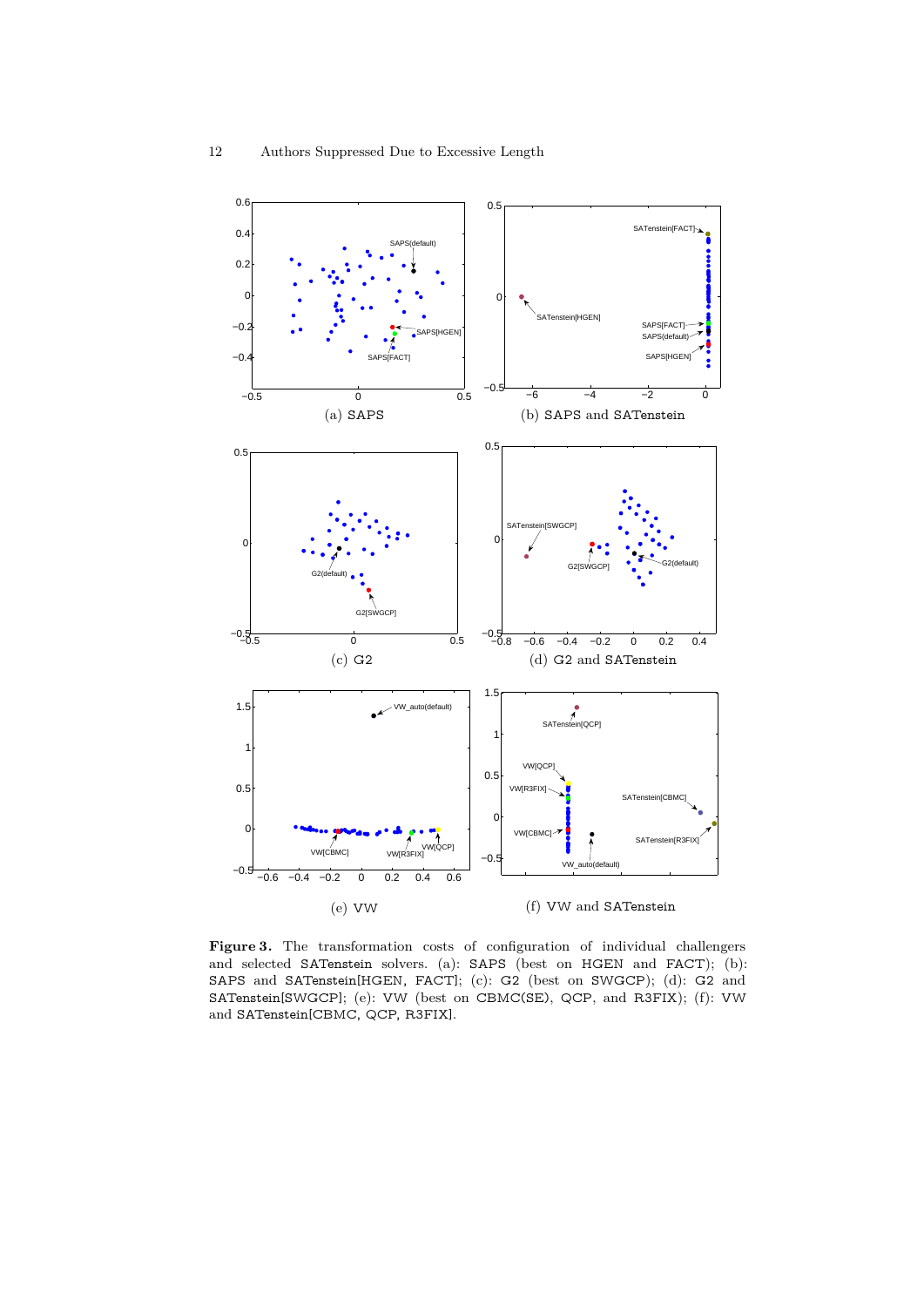costs from all of these SAPS configurations forces Isomap to use one dimension to capture those differences, leaving essentially only one dimension to represent the much smaller differences between the SAPS configurations (Figure [3](#page-11-0) (b)). Adding further very different configurations (as present in Figure [1\)](#page-8-0) leads to mappings in which the smaller differences between configurations of the same challenger become insignificant.

### **6 Conclusion**

We have proposed a new metric for quantitatively assessing the similarity between configurations of highly parametric solvers. Our metric is based on a data structure, concept DAGs, that preserves the internal hierarchical structure of parameters. We estimate the similarity of two configurations as the transformation cost from one configuration to another. In the context of SATenstein, a highly parameterized SLS-based SAT solver, we have demonstrated that visualizations based on transformation cost can provide useful insights into similarities and differences between solver configurations. In addition, we believe that this metric could be useful for suggesting potential links between algorithm structure and algorithm performance further exploration of which could be an interesting future research direction.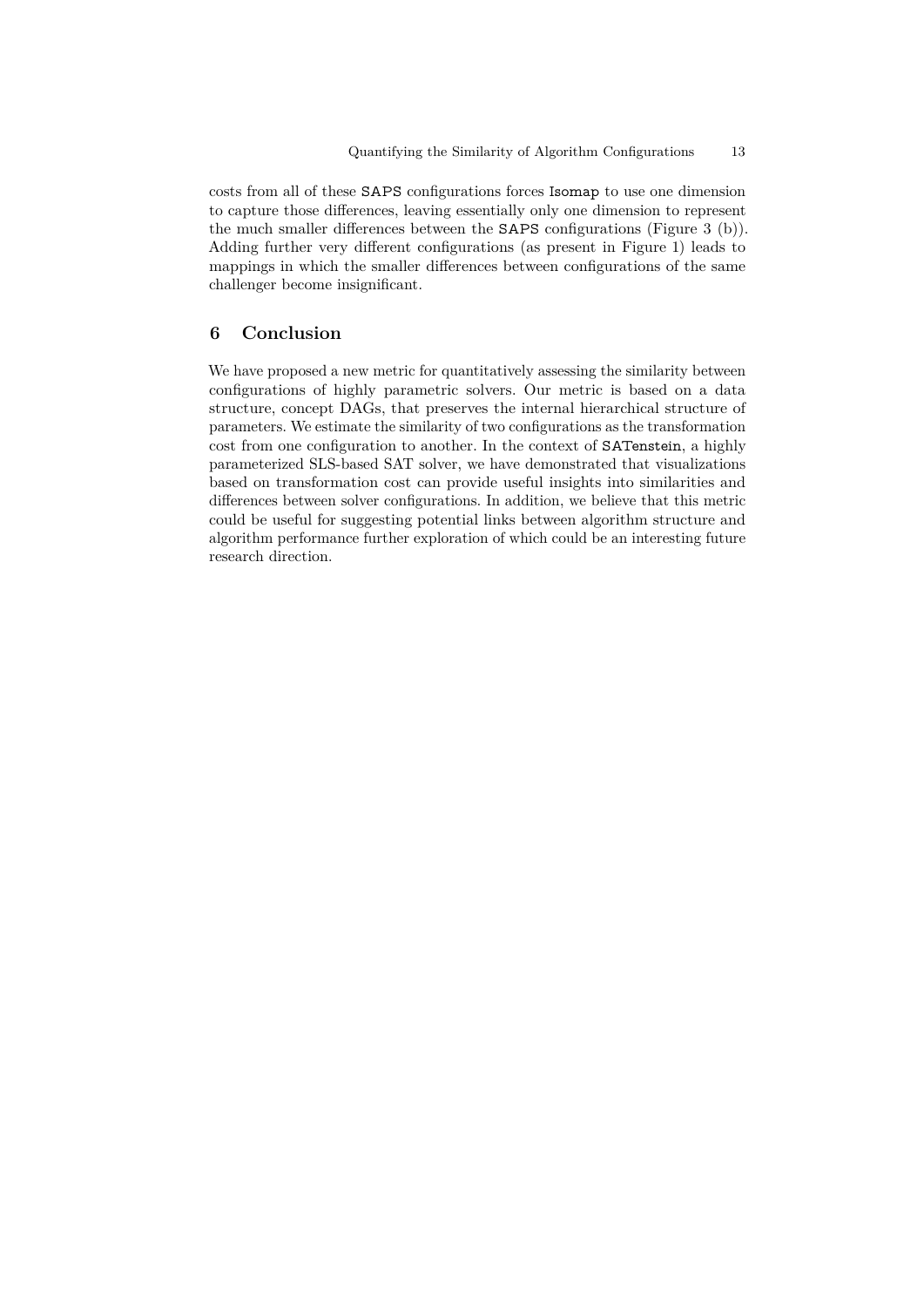## **Bibliography**

- <span id="page-13-13"></span>[1] Clarke, E., Kroening, D., Lerda, F.: A tool for checking ANSI-C programs. In: Proceedings of the Tenth International Conference on Tools and Algorithms for the Construction and Analysis of Systems (TACAS'2004). pp. 168–176 (2004)
- <span id="page-13-14"></span>[2] Eén, N., Biere, A.: Effective preprocessing in SAT through variable and clause elimination. In: Proceedings of the Eighth International Conference on Theory and Applications of Satisfiability Testing (SAT'05). pp. 61–75 (2005)
- <span id="page-13-6"></span>[3] Fawcett, C., Hoos, H.H.: Analysing differences between algorithm configurations through ablation. Journal of Heuristics pp. 1–28 (2013)
- <span id="page-13-11"></span>[4] Gent, I.P., Hoos, H.H., Prosser, P., Walsh, T.: Morphing: Combining structure and randomness. In: Proceedings of the Sixteenth National Conference on Artificial Intelligence (AAAI'99). pp. 654–660 (1999)
- <span id="page-13-10"></span>[5] Gomes, C.P., Selman, B.: Problem structure in the presence of perturbations. In: Proceedings of the Fourteenth National Conference on Artificial Intelligence (AAAI'97). pp. 221–226 (1997)
- <span id="page-13-12"></span>[6] Hirsch, E.A.: Random generator hgen2 of satisfiable formulas in 3- CNF (2002), [http://logic.pdmi.ras.ru/~hirsch/benchmarks/hgen2-1.01.](http://logic.pdmi.ras.ru/~hirsch/benchmarks/hgen2-1.01.tar.gz) [tar.gz](http://logic.pdmi.ras.ru/~hirsch/benchmarks/hgen2-1.01.tar.gz). Last accessed on Dec. 18, 2015.
- <span id="page-13-8"></span>[7] Hoos, H.H.: An adaptive noise mechanism for WalkSAT. In: Proceedings of the Eighteenth National Conference on Artificial Intelligence (AAAI'02). pp. 655–660 (2002)
- <span id="page-13-1"></span>[8] Hoos, H.H.: Programming by optimization. Communications of the ACM 55(2), 70–80 (2012)
- <span id="page-13-4"></span>[9] Hutter, F., Hoos, H., Leyton-Brown, K.: Sequential model-based optimization for general algorithm configuration. In: Learning and Intelligent Optimization (LION). pp. 507–523 (2011)
- <span id="page-13-3"></span>[10] Hutter, F., Hoos, H.H., Leyton-Brown, K., Stützle, T.: ParamILS: An automatic algorithm configuration framework. Joural of Artificial Intelligence Research (JAIR) 36(1), 267–306 (2009)
- <span id="page-13-9"></span>[11] Hutter, F., Tompkins, D.A.D., Hoos, H.H.: Scaling and probabilistic smoothing: Efficient dynamic local search for SAT. In: Eighth International Conference on Principles and Practice of Constraint Programming (CP'02). pp. 233–248 (2002)
- <span id="page-13-5"></span>[12] Hutter, F., Hoos, H., Leyton-Brown, K.: An efficient approach for assessing hyperparameter importance. In: Proceedings of the 31st International Conference on Machine Learning (ICML-14). pp. 754–762 (2014)
- <span id="page-13-2"></span>[13] Kadioglu, S., Malitsky, Y., Sellmann, M., Tierney, K.: ISAC - instance specific algorithm configuration. In: European Conference on Artificial Intelligence (ECAI). vol. 2010, pp. 751–756 (2010)
- <span id="page-13-0"></span>[14] KhudaBukhsh, A.R., Xu, L., Hoos, H.H., Leyton-Brown, K.: SATenstein: Automatically building local search SAT solvers from components. In: Proceedings of the Twenty-first International Joint Conference on Artificial Intelligence (IJCAI'09). pp. 517–524 (2009)
- <span id="page-13-7"></span>[15] KhudaBukhsh, A.R., Xu, L., Hoos, H.H., Leyton-Brown, K.: Satenstein: Automatically building local search sat solvers from components. Artificial Intelligence 232(0), 20–42 (Mar 2016)